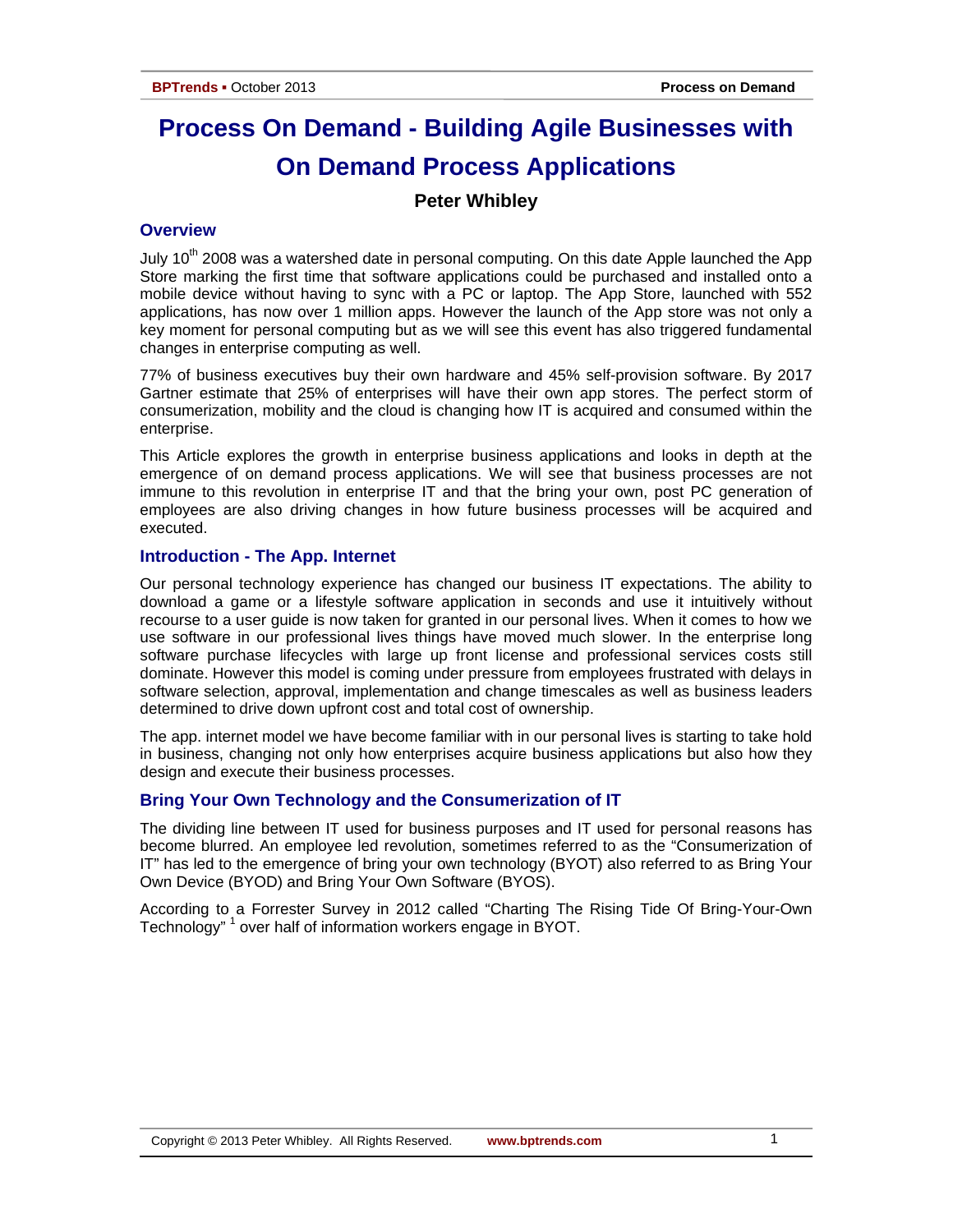# Figure 1 Over Half Of Info Workers Engage In BYOT



#### Employees using their own technologies for business related tasks are the manifestation of employee desire to bring their personal IT experience into their working lives. BYOS reflects their frustration with the long approval, acquisition and delivery timescales of traditional business software purchases. Rather than experiencing a long delay for IT departments to come to the rescue, employees are increasingly creating their own technology solutions to address business problems.

Significantly Forrester also report that BYOT has been most aggressively adopted by senior executives and show that 77% of executives buy their own hardware and 45% self-provision software. With this senior level endorsement BYOT is a problem that's not going away for IT organizations.

Steve Jobs said in a 2003 interview with Rolling Stone magazine about the music piracy problem: "You'll never stop that. So what you have to do is compete with it." So it goes with BYOT.

# **The Enterprise App Market**

Today over 1.5 million downloadable apps exist in the Apple App Store and in Google Play. The total market for paid application downloads reached approximately \$8 billion in 2012. In addition to the consumer app market a second app market, the Enterprise App Market has now emerged. In Europe research by the Centre for Economics and Business Research shows the European enterprise cloud app market is set to generate £2.7 billion (\$4.2 billion) in revenue by 2018.<sup>3</sup> Gartner expects that by 2017 25% of Enterprises will have their own Enterprise App Store.<sup>4</sup> It's thus clear that despite a slow start the momentum for enterprise apps is starting to build.

As well as Apple and Google other established technology vendors such as Microsoft and Salesforce are establishing their own app stores targeted at the enterprise. Salesforce AppExchange is a marketplace for cloud computing [Web applications](http://en.wikipedia.org/wiki/Web_application) which users can purchase and add to their Salesforce.com environment. Microsoft meanwhile offers enterprise apps via their Office Store Apps that extend what you can do with Office and SharePoint 2013.

Several consumer apps have already made the evolutionary leap from the mass consumer market to the enterprise. Skype, Gmail, SkyDrive and Dropbox are examples of consumer apps, brought into the organization by employees under IT radar that have now achieved broader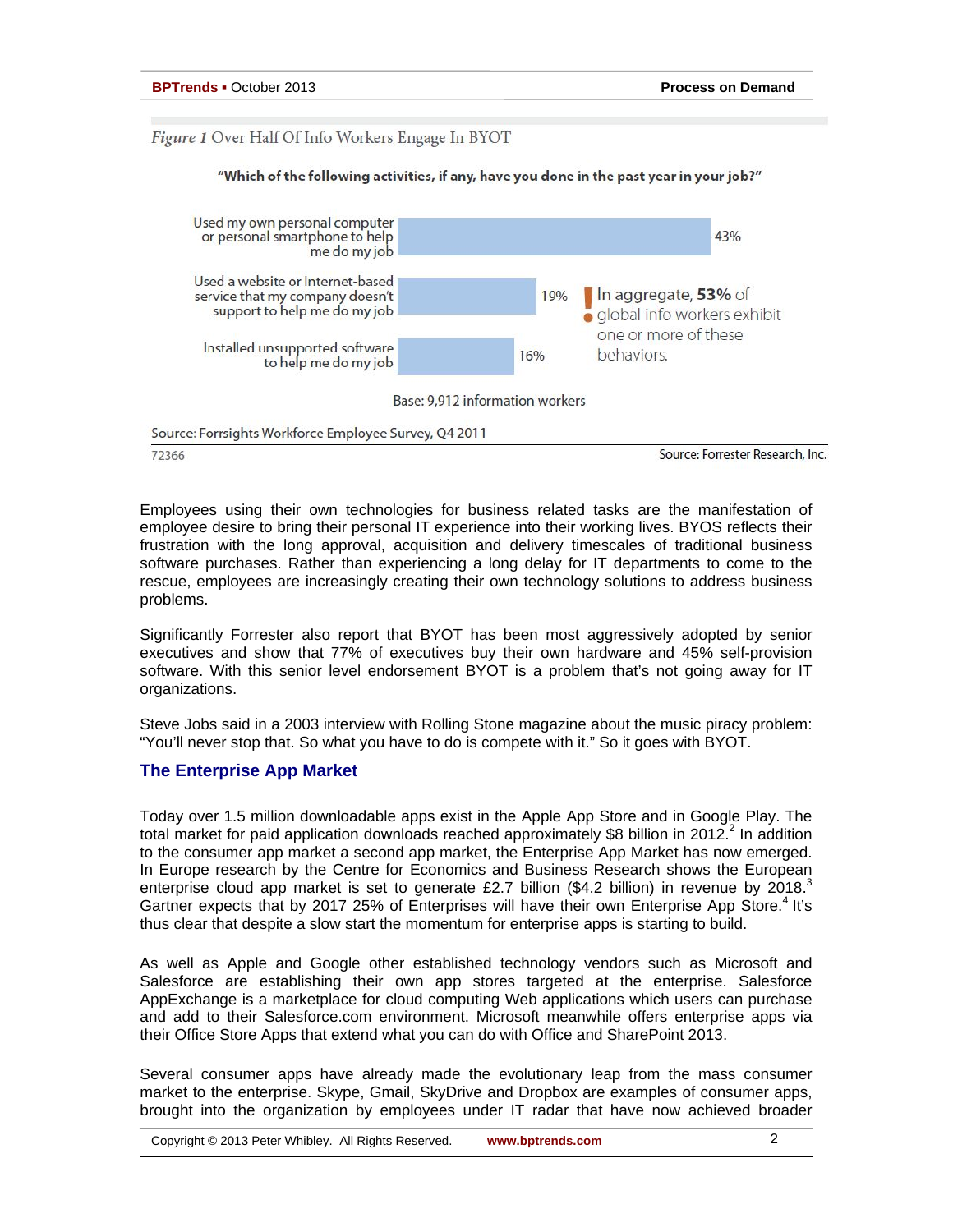enterprise acceptance. Public social media applications like Facebook and Twitter have also spawned their enterprise equivalents such as Jive and Yammer.

While packaged applications like skype and dropbox have been pioneers within the enterprise app market they have a narrow focus with fixed use cases. As enterprises seek to move up the application value chain a market is emerging for business process applications that also deliver the simplicity, rapid deployment and mobile capabilities we associate with the rest of the app. market.

In the next section of the Article we will focus on business process applications.

# **The Evolution of Business Processes**

Organizations have been automating business processes for decades using basic workflow tools for simple business processes and Business Process Management (BPM) applications for more complex processes. Historically BPM suites were used to optimize high volume, transactional, back office processes. In recent years however BPM based process applications have not only broken out of back office into front office processes they've escaped the boundaries of the organization entirely delivering business processes participation on mobile devices. As a consequence of cloud, mobile, consumerization and social megatrends the front office of the organization is no longer the bricks and mortar store or the call centre-- now it's the mobile device, the airport, the subway or the home. Process participants are no longer tied to back office systems and a gap has developed between the front and back office.



Historically Process Participants were tied to back office systems

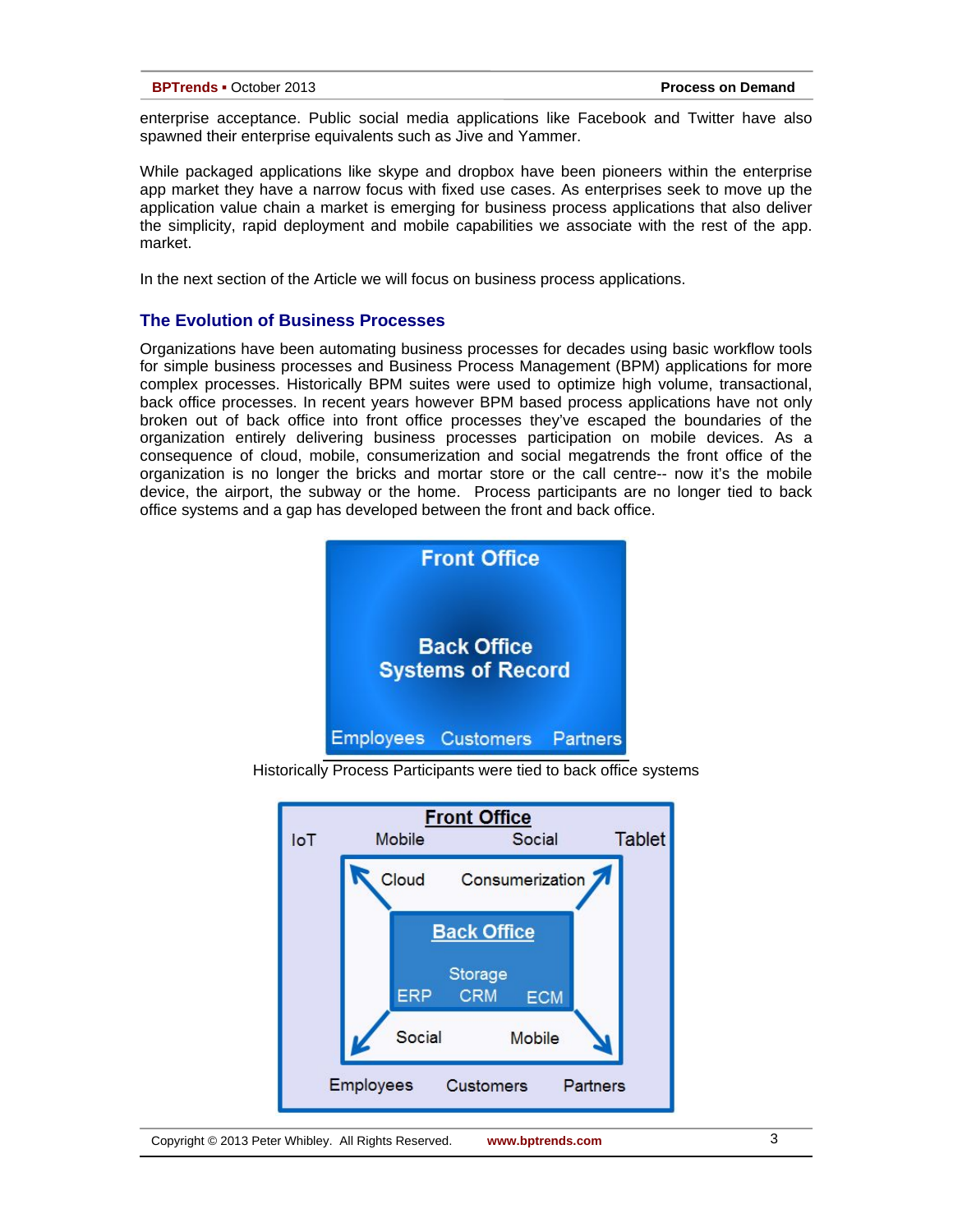#### **Fig2: Cloud, Consumerization, Mobile and Social Megatrends are extending the boundaries of the organization**

This shift in business processes from the back office, to beyond the traditional boundaries of the organization has been described by Geoffrey Moore in terms of Systems of Engagement and Systems of Record.5 *Systems of Record* are the legacy tools, repositories, and systems upon which organizations have built their business processes for the last several decades while *Systems of Engagement* are the myriad of devices and applications triggered by the perfect storm of mobile, cloud, social and consumerization.



Where previously customers and employees were tightly bound to legacy applications mobility, the cloud and consumerization has set them free. Rather than engaging with organizations via the bricks and mortar store or call center today's empowered customers and employees are calling the shots, engaging with organizations by their preferred channel. As shown in figure 4 increasingly business applications will fill the gap between the systems of engagement used by customers, employees and partners and the organization's systems of record.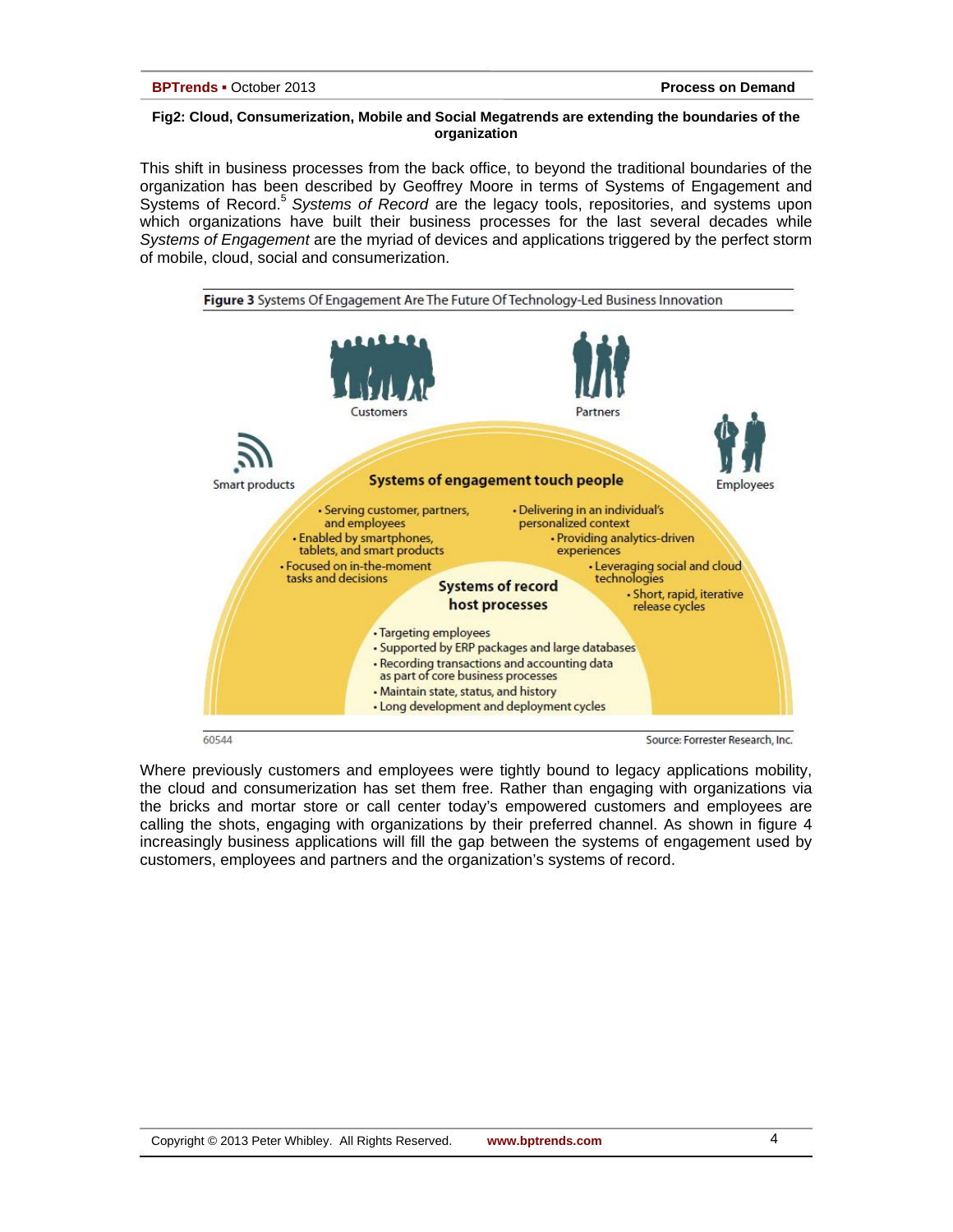

**Business Applications**

# **Business Process Applications**

This changed IT landscape has triggered renewed interest in business process applications. Packaged or pre built business process applications have been in existence for a long time. Business Process Outsourcing (BPO) organizations have been delivering tailored and more standardized processes to clients for years. Delivered via the web services such as human resources, payroll, policy administration and insurance claims are those most commonly provided by BPO organizations today.

Along with the consumerization of IT, the availability of BPM platforms in the cloud and the extension of business process participation to mobile devices have been a catalyst for growth in on demand process applications transforming how future business processes will be packaged, priced and delivered.

A recent client engagement crystalized the trend towards on demand process applications. The organization was looking to optimize the delivery of its expense management business processes and was engaged in an internal organization debate about whether to choose a prebuilt, packaged, off-the-shelf application or whether to build its own bespoke in-house solution using a Business Process Management (BPM) suite. The accounting department, the solution users, recommended purchase of a pre-built, packaged application, emphasizing speed of deployment as their key motivating factor. The IT department, who held the budget, recommended the acquisition of a BPM suite, motivated by the classic BPM reasons of process flexibility and extensibility into other departmental processes. The accounting department was thus looking for a quick tactical play; the IT department looking for a longer term strategic play. The accounting department won.

BPM applications have for a long time been regarded as a strategic play. It's often said that successful BPM projects require both cultural and strategic change within organizations. Establishment of BPM centers of excellence, back office integration and the optimization of processes that cut across multiple departments all require that the organization and its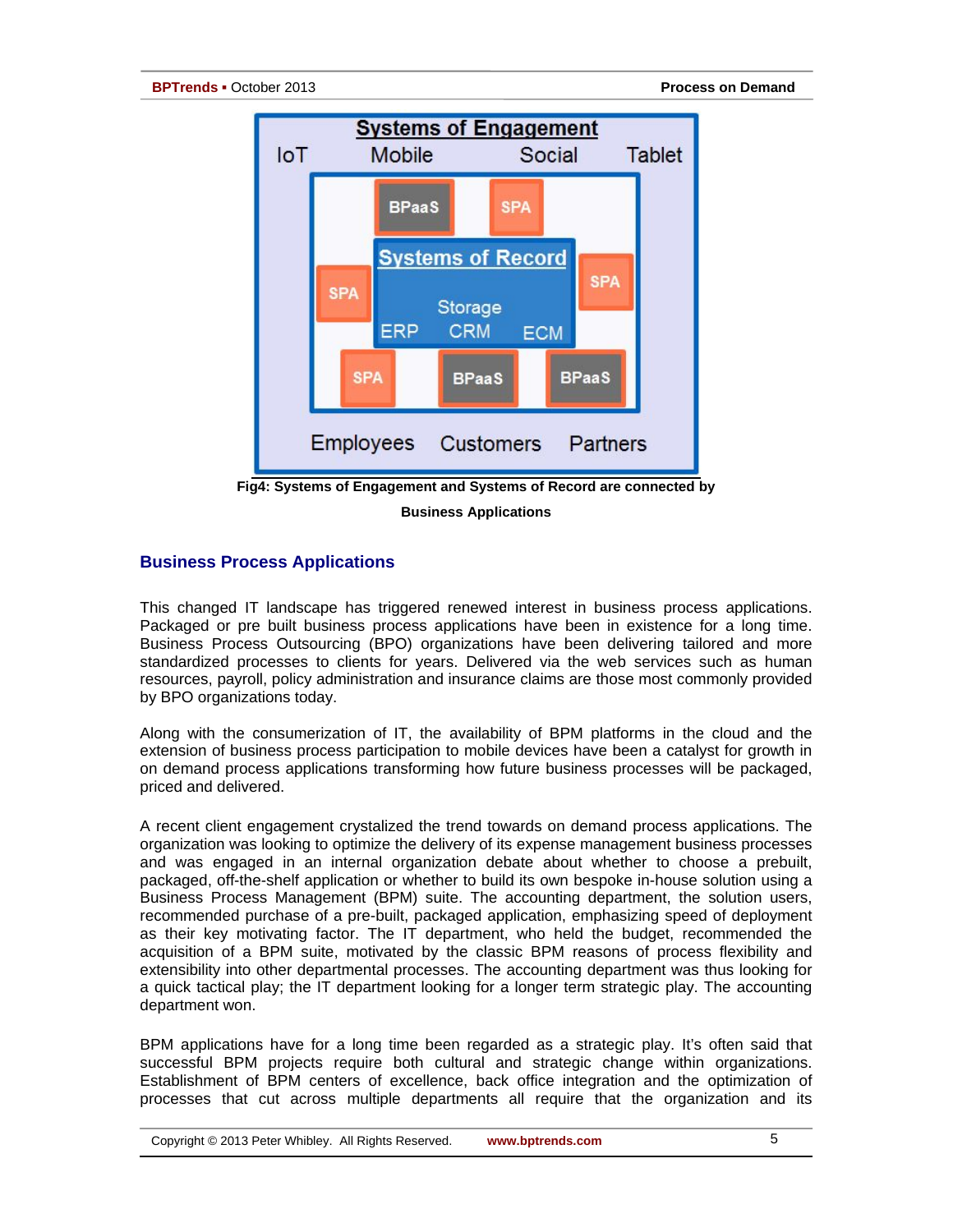employees are in sync and are willing to review established practices. But all of this takes time, effort and significant cost, creating barriers for widespread BPM adoption, putting the BPM suite out of reach for many small and medium size businesses. The classic reasons for adopting a BPM platform thus contrasts greatly with the reasons driving the consumerization of IT.

Yet process improvement has not been immune to the consumerization of IT phenomenon. Business Process as a Service (BPaaS) and Smart Process Applications (SPAs) are emergent BPM trends that represent the evolution of enterprise app. market to encompass business processes. In the next section we will have a look at these on demand process definitions in more detail.

# **BPaaS and Smart Process Applications**

The business taxonomy for on demand process applications is still evolving. Vendors regularly use terms such as solutions, frameworks and accelerators to describe pre-built process functionality aimed at providing clients with domain expertise and reduced implementation and professional services costs. As BPMS move to the cloud this taxonomy has expanded to include Business Process as a Service (BPaaS)<sup>6</sup> and a newer Forrester category called Smart Process Applications (SPA)<sup>7</sup>.

# BPaaS

BPaaS is similar to what we understand as Software as a Service (SaaS) but is focused on the cloud delivery of on demand business processes rather than business applications. BPaaS is the distribution of highly standardized end-to-end business processes delivered similar to SaaS via a pay-per-use, self-service consumption models. BPaaS applications are high volume, transactional highly standardized on-demand processes. Payroll, printing and ecommerce are all examples of BPaaS applications being delivered today where the process is highly automated, requiring little or no human intervention.

#### **Smart Process Applications**

Smart Process Applications (SPA) is a Forrester defined category of business process applications. While not necessarily cloud delivered SPAs Forrester expect the cloud to be the primary delivery infrastructure for SPAs making them easier to deploy, support and continuously improve. SPAs are packaged process apps that encompass many of the characteristics we associate with case management business processes and recognize the critical role of human interaction within business processes. To quote Forrester;

*"In a transactional process app, the end goal is as little human involvement as possible, In a smart process app, people are an inherent and desired part of the process or activity."*

*The Forrester Wave™: Smart Process Applications, Q2 2013 <sup>8</sup>*

As shown in Figure 5, Forrester state that smart process apps include five key attributes: Awareness, Analysis, Collaboration, Capture and Output and BPM. SPAs recognize that many business processes go beyond simple, siloed, automated workflows and instead involve more complex human centric processes with multiple points of integration.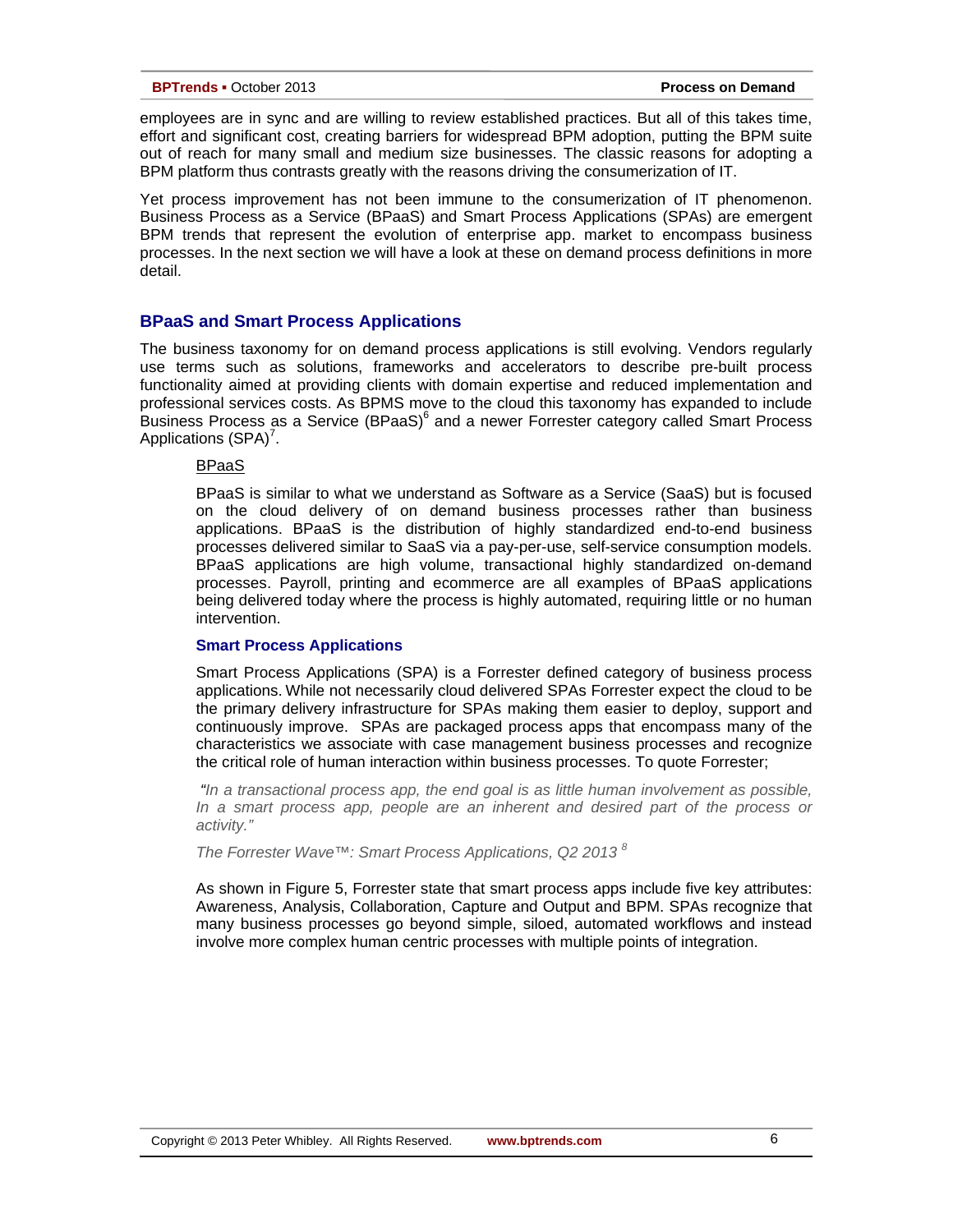

**Fig5: Forrester Smart Process Applications**

The difference between BPaaS and SPAs is similar to the difference between BPM and Case Management. Where BPaaS applications deliver the optimization of transactional, high volume, simple business processes SPA's optimize the delivery of more complex, multi-person, variable business processes. SPAs are thus closer in nature to what today we describe as case management business processes.

A value chain of cloud delivered processes is beginning to emerge from high volume, standardized transactional BPaaS processes to lower volume, variable SPA processes with higher levels of human involvement.

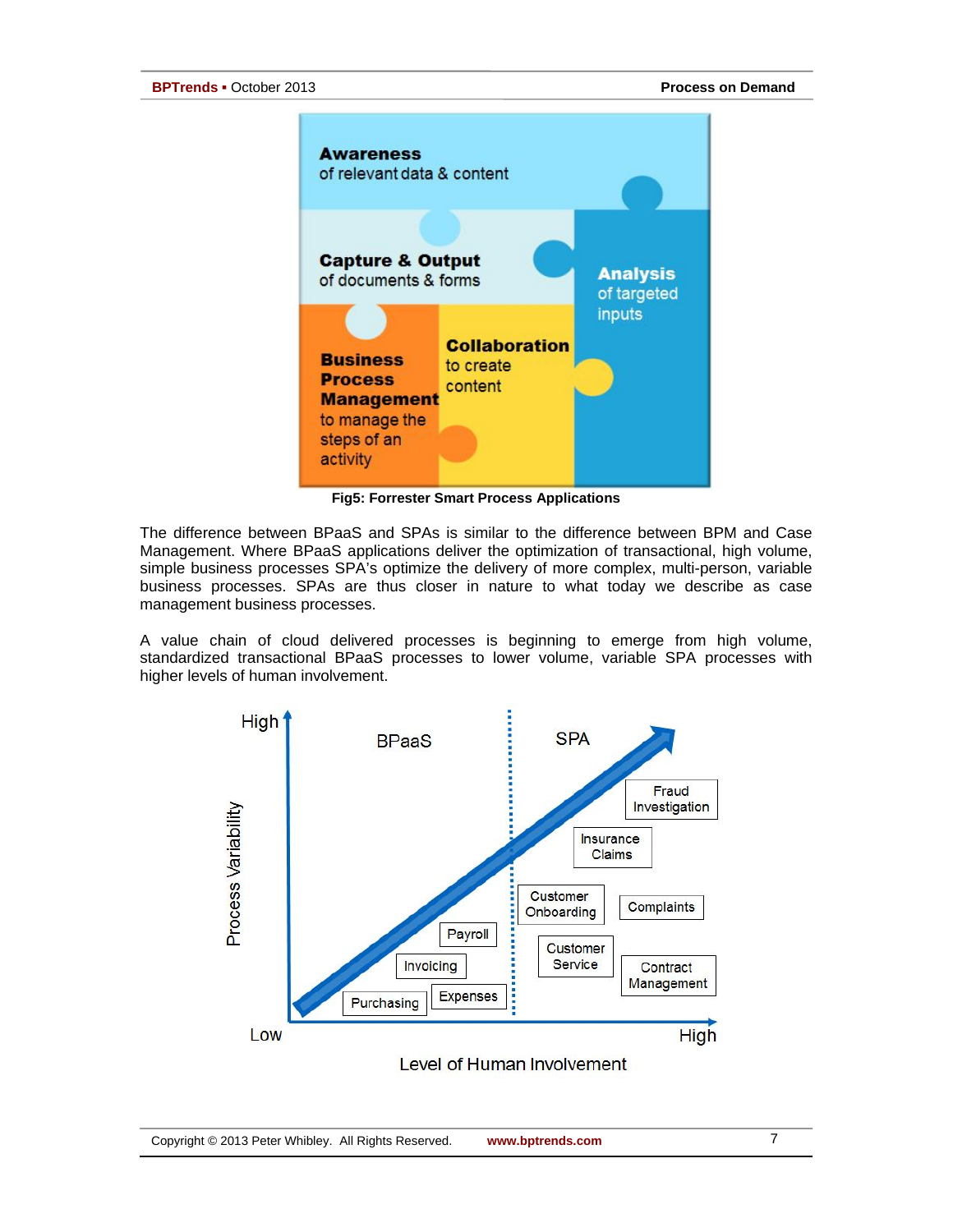#### Fig6: Business Process Application Value Chain

In their research [Forrester believe the smart process applications market will be a \\$34Bn market](http://www.tmcnet.com/usubmit/2012/11/20/6738778.htm)  [by 2015](http://www.tmcnet.com/usubmit/2012/11/20/6738778.htm)  $^9$  while Gartner expect the business process as a service (BPaaS) market to have grown to \$84.2Bn in 2012<sup>10</sup>. It is thus clear that the market for on demand process applications is significant and growing rapidly.

# **The Benefits of On Demand Process Applications**

The business benefits drawing organizations to BPO organizations apply equally to BPaaS and SPAs. BPaaS and SPAs allow organizations to outsource non-strategic back office functionality like payroll and expense management and focus on their core competencies and areas of differentiation.

Organizations choosing BPaaS and SPA applications benefit from the generic cloud benefits of low start off cost, reduced business risk and the ability to only pay for what you need with the reassurance of elasticity and scalability on demand.

The less tangible business benefits of on demand process applications are perhaps the most interesting. BPaaS and SPAs give small and medium size enterprises (SMEs) the opportunity to access business process solutions and industry best practice that either due to cost or skill availability, they would have been unable to develop in house. In addition process on demand has the potential to transform organizational agility. For non-core business processes many organizations will be happy to trade the restrictions of packaged applications in return for enhanced business agility. A perfect example of this is the "pop-up store" phenomenon where retailers sell seasonal goods or trial a concept for a short period of time, made possible with the availability of on demand point of sale, inventory and store operations solutions. In addition on demand process applications allow organizations to avoid lock in to specific vendor ecosystems and purchase best practice where ever it is located.

# **Challenges**

A number of challenges however must be overcome on the road towards widespread adoption of on demand process applications.

#### BYOT Security

While the widespread adoption of cloud services by consumers such as email and storage has reduced concern of individuals about cloud security enterprises remain concerned about the security implications of BYOT. The sheer volume of potential applications and devices available to employees is such that IT departments are unable to keep up, making the potential leak of sensitive, corporate information by employees onto unsanctioned devices and applications in the cloud a very high risk.

As a result many enterprises are now looking at Enterprise App Stores to address many of these security concerns. Enterprise app stores have the potential to control the proliferation of software apps in use by employees and yet still provide employees with the software experience they are used to in their personal lives.

#### Integration

A second challenge for vendors and organizations considering the use of on demand process applications is integration. Many business processes cut horizontally across organizations and touch multiple departments. As a result business process applications must be able to integrate with  $3<sup>rd</sup>$  party and in house applications and data repositories in use by other parts of the organization. Integration is already a challenge on-premise, in the cloud the difficulties increase with cloud to cloud and cloud to on-premise application integration required.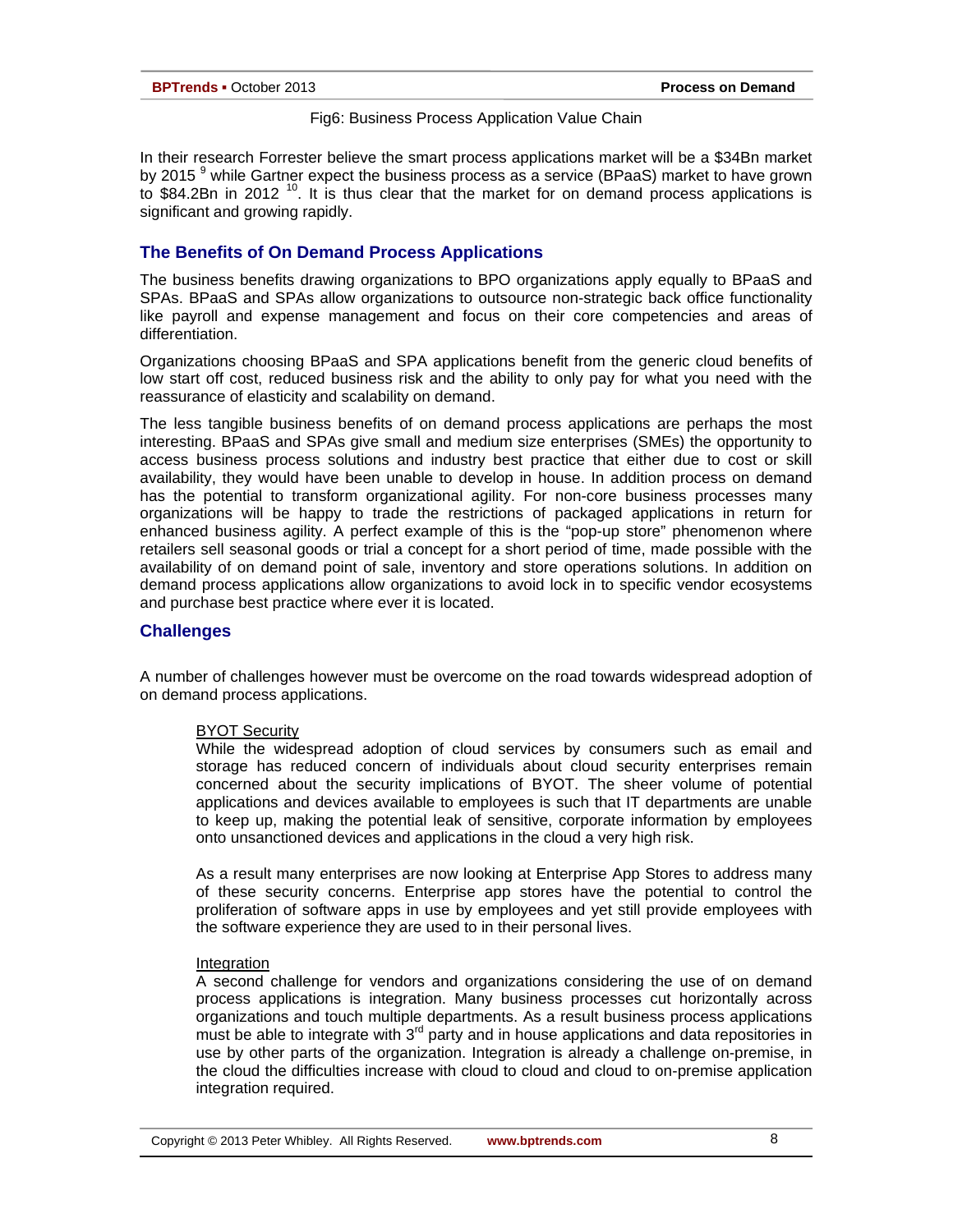The cloud integration challenge has led to the growth of cloud services brokerage (CSB) service providers and the emergence of Integration Platform as a Service (iPaaS) suites which deliver as a cloud service a combination of capabilities typically found in ESBs (Enterprise Service Bus). In addition to address the integration challenge Smart Process Application vendors also have to provide extensive connectivity options, including off the shelf pre-built connectors, to relevant on-premise and cloud applications.

#### Legacy Applications

Despite the momentum of consumerization and the growth in enterprise and on demand business applications legacy applications will remain for some time. Enterprise applications will struggle to deliver the supply chain, CRM or ERP functionality necessary for large size organizations. The downside however is that large organizations are locked into legacy applications and are unable to benefit from newer enterprise apps and procurement options giving smaller and medium size organizations and agility advantage.

# **The Essential Capabilities for the Delivery of On Demand Process Applications**

SPA and BPaaS application development platforms have a number of essential capabilities. Forrester's five key attributes of SPAs are included in the list below. Case Management, Multitenancy, Mobile support and Integration while embedded in Forrester's attributes are discussed separately.

#### Cloud Enabled BPM Platform

Cloud enabled BPM platforms (BPM PaaS or BPM Platform as a Service) underpin the delivery of BPaaS and SPAs. BPM PaaS is the delivery of BPM technology as a service via a cloud service provider. In order to be classified as a PaaS a BPM suite requires the following capabilities: the architecture should be multi-tenant, it should be hosted off premise and it should offer elasticity and metering by use capabilities.

Using a cloud enabled BPM platform any organization with a specific area of process expertize can now set themselves up as a business process outsourcer (BPO) and create their own process applications. BPaaS and SPAs extend the market for BPM tools from medium and large organizations to smaller organizations for whom the cost of a traditional BPM deployment may be prohibitive.

For larger organizations and for organizations with a specific area of process expertise the classic strategic reasons for deploying BPM suites will remain. BPM PaaS will be used by many organizations to develop and execute their own in house business processes. For multinationals it offers the ability to extend the capabilities and agility of their shared service centers to develop for example a human resources process or a sales process and roll it out rapidly and consistently across multiple jurisdictions.

#### Multi-tenancy

Multi tenancy is an often overlooked cloud capability where a single instance of a software application serves multiple customers. Many organizations who have not invested in development of their code to deliver multi tenancy attempt to diminish its importance by stating that the benefits are only obtained by the service provider in the form of reduced operational costs. However end customers also benefit from multi tenancy through its support for rapid service provisioning and the ability for service providers to rapidly roll out new features and bug fixes to all customers simultaneously. In a process application context multi-tenancy is a crucial capability.

# Case Management

Not all business processes are predictable. Customers, competitors and the business environment are a volatile mix putting pressure on organizations to continuously adapt in order to survive. As a result customers require business process applications that are not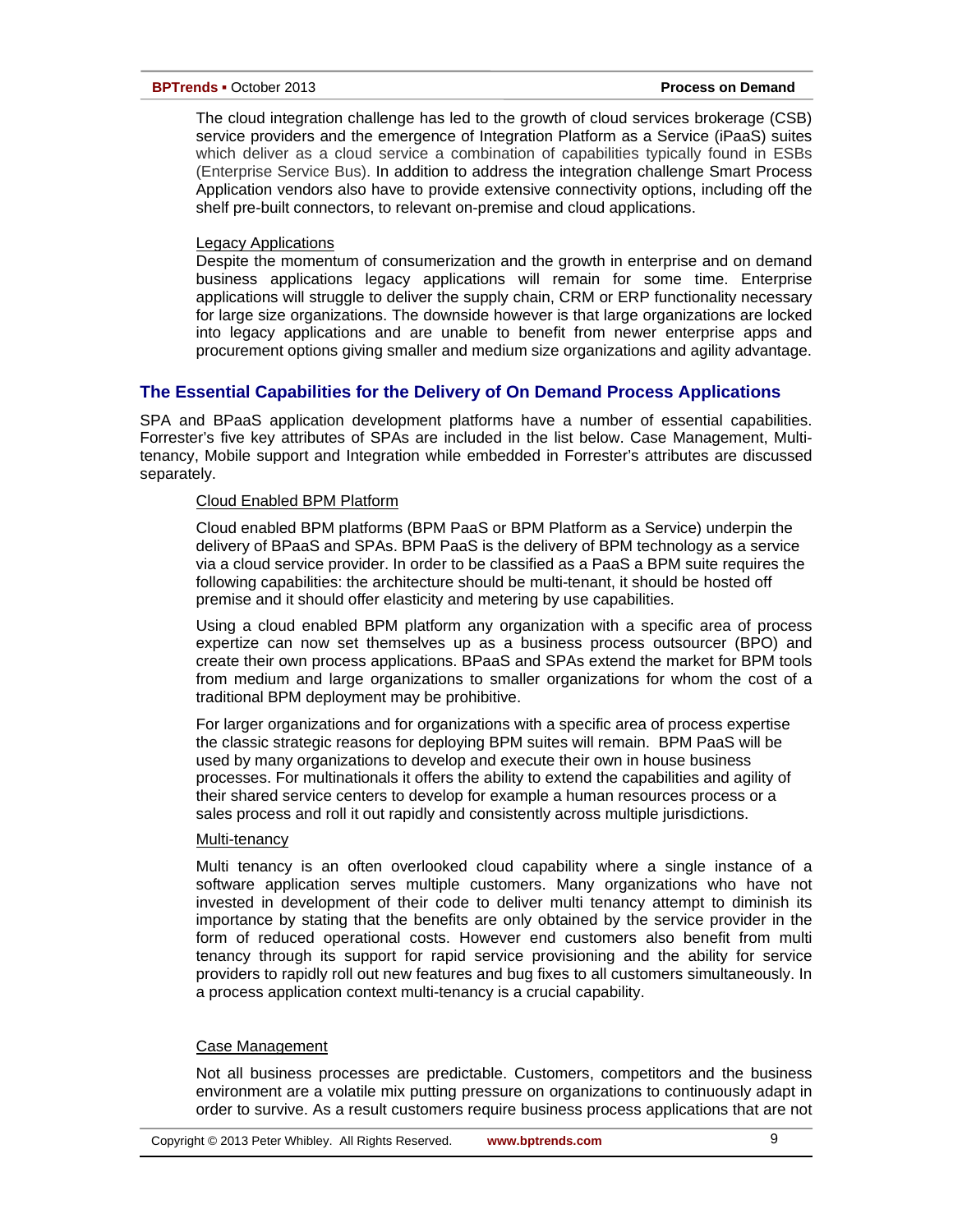only available on demand but which can be modified rapidly in response to external market changes.

To deliver this flexibility, process applications must include those features we commonly associate with case management business applications. These features include the ability to perform ad hoc process change, expose business rules to participants for rapid modification, manage process artifacts e.g. unstructured content and allow process participants to choose alternate process paths or process fragments.

#### Mobile Support

The ubiquity of mobile and tablet hardware is such that the support for mobile applications is no longer a differentiator but a must have capability to even play in the game. In the consumerized IT landscape mobile is no longer an engagement channel but the platform.

Users must be able to engage with process applications from any device. Developers must be able to write the process application once and deliver it to desktops, smartphones or tablets without any additional work. In addition platforms for the creation of on demand process applications must be able to utilize the native capabilities of the device (camera, GPS etc.) to deliver context driven business processes.

#### Automatic Capture and Output

Many business processes are content rich environments. Business processes are often triggered by the receipt of a document, an email or a social media post. In addition many business processes require the generation and management of large amounts of business artifacts during their lifecycle e.g. customer onboarding, insurance claims, legal and medical investigations. For maximum business benefit SPA platforms must therefore be able to integrate the means of electronic document capture and generation directly with business processes.

# **Collaboration**

It's impossible to automate all business processes. At some point employees and knowledge workers have to fill the gaps that processes can't reach. At these interstitial points within or between processes organizations rely on their employees to make decisions on behalf of the organization and its customers. Many business processes have multiple participants who are required to collaborate in order to move the process forward. As a result it must be possible to create process applications that facilitate easy collaboration between process participants either through email, instant messaging and content management platforms or increasingly via enterprise social networks. In addition it must be possible for records of these collaborative activities to be maintained and added to the process artifacts if necessary.

# Analytics

Knowledge workers use three key inputs to make decisions; their own experience, the experience of others and data. The objective of data analytics in any organization is to facilitate better decision making. In an on demand process context embedded business intelligence and analytics tools, preconfigured for the specific process can be used to deliver the following business benefits:

- Deliver real time business intelligence and allow employees to make decisions based on data that is minutes rather than weeks old.
- Reduce process latency and take immediate process action directly from BI tools or automatically trigger processes based on analytics results.
- Guide employees to the best next action for a given context.
- Use analytics to improve the bottom line e.g. Deliver Upsell, Reduce Customer Churn or Detect Fraud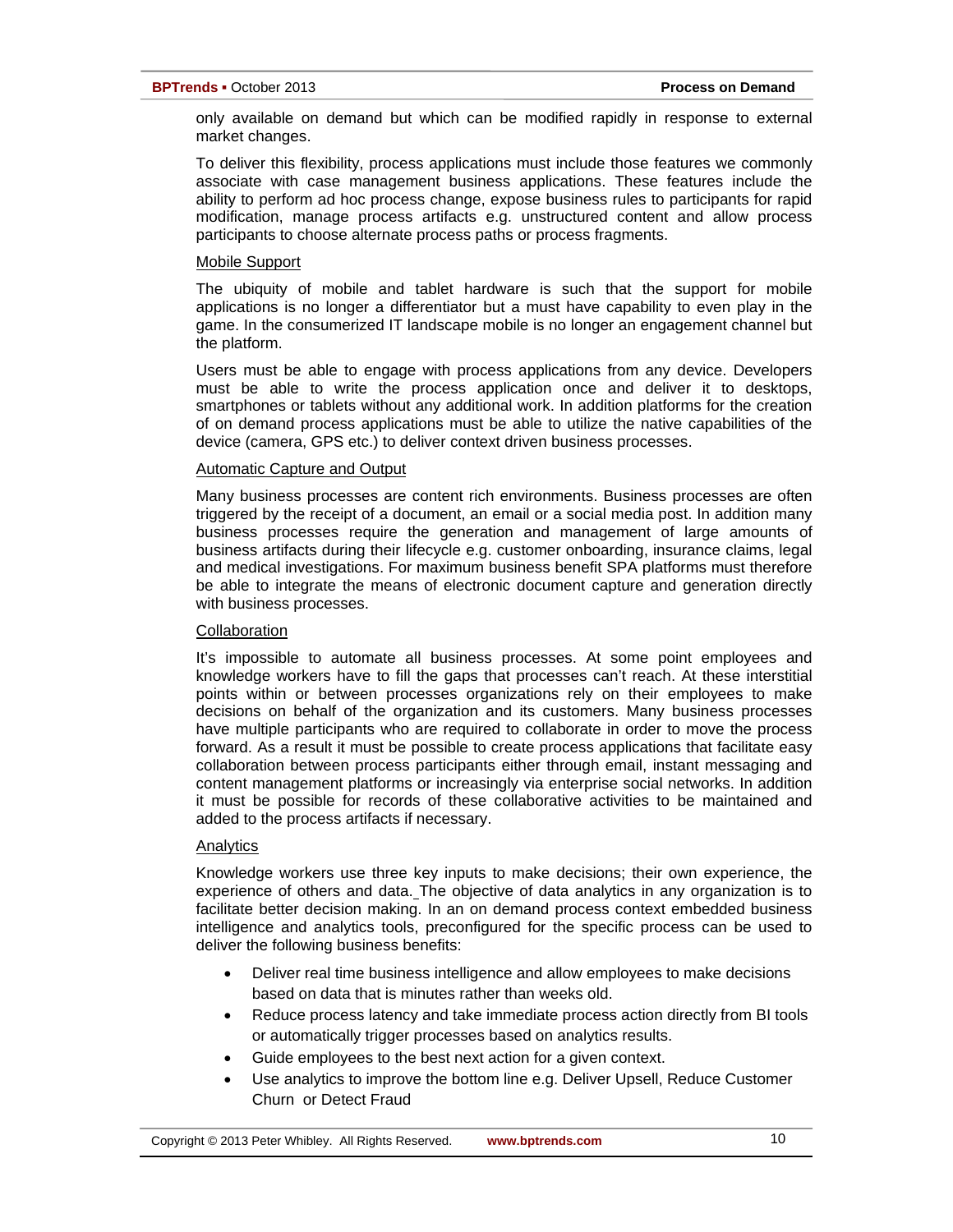#### Integration

We have previously discussed the integration challenges that exist for cloud delivered process applications. To reduce these challenges SPA platform vendors must deliver extensive connectivity options to SaaS and on-premise third party applications and include pre-built connectors to applications critical to the business process being delivered. For customer service SPAs could include pre-built integration to CRM applications and ecommerce applications could include pre-built ERP application integration

#### Awareness

A business process starts with a trigger. In a traditional process context this trigger may be a customer call or the submission of an application form or email. However the point at which business processes originate is changing. Sources of awareness data and the trigger for business processes now include mobile devices and social media. Today we are seeing the first phase in the development of what is known as the "internet of things." Increasingly we will see processes triggered from radio frequency identification tags (RFID) on almost every type of consumer item. The SPA platform thus must have the ability to sense and trigger processes from a wider spectrum of inputs that exist outside the organization.

# **Conclusion**

The consumerization of IT, the app internet, the cloud and mobile usage have created a perfect storm within the business environment. Established businesses are under pressure from their employees looking for faster solutions for business problems who are quite willing to circumvent business processes to obtain a solution. Cloud computing and the availability of on demand enterprise applications mean that it's never been cheaper to establish a new company and is fuelling a start-up boom that threatens the dominance of established organizations.

Rather than product or price, in the new millennium business agility and customer experience are the key competitive differentiators. Whether it's the pop-up store or Instagram, where a \$1Bn business was built on 13 people<sup>11</sup> and scaled to over 14M users in little over a year using a variety of cloud technologies, the ability to rapidly deliver service via any channel gives an organization the edge.

Business processes are not immune to this revolution in enterprise IT. The BYOT generation of employees who value speed, cost and simplicity over the bespoke functionality delivered through traditional software procurement are driving changes to how business processes are acquired and developed. A value chain of cloud delivered business processes is emerging, from BPaaS to SPA that will deliver business processes on demand, on any device, anywhere.

# **References**

- 1. http://www.forrester.com/Charting+The+Rising+Tide+Of+BringYourOwn+Technology/fullt ext/-/E-RES72366?objectid=RES72366
- 2. [http://techcrunch.com/2013/01/22/report-market-for-paid-apps-hits-8b-in-2012-while](http://techcrunch.com/2013/01/22/report-market-for-paid-apps-hits-8b-in-2012-while-average-revenue-per-app-drops-27/)[average-revenue-per-app-drops-27/](http://techcrunch.com/2013/01/22/report-market-for-paid-apps-hits-8b-in-2012-while-average-revenue-per-app-drops-27/)
- 3. [http://blogs.wsj.com/tech-europe/2013/05/02/europe-enterprise-app-market-is-poised-for](http://blogs.wsj.com/tech-europe/2013/05/02/europe-enterprise-app-market-is-poised-for-take-off-report-says/?goback=.nmp_*1_*1_*1_*1_*1_*1_*1_*1_*1_*1)[take-off-report-says/?goback=.nmp\\_\\*1\\_\\*1\\_\\*1\\_\\*1\\_\\*1\\_\\*1\\_\\*1\\_\\*1\\_\\*1\\_\\*1](http://blogs.wsj.com/tech-europe/2013/05/02/europe-enterprise-app-market-is-poised-for-take-off-report-says/?goback=.nmp_*1_*1_*1_*1_*1_*1_*1_*1_*1_*1)
- 4. <http://www.gartner.com/newsroom/id/2334015>
- 5. <http://www.aiim.org/futurehistory>
- 6. [http://www.dummies.com/how-to/content/what-is-business-process-as-a-service-bpaas](http://www.dummies.com/how-to/content/what-is-business-process-as-a-service-bpaas-in-clo.html)[in-clo.html](http://www.dummies.com/how-to/content/what-is-business-process-as-a-service-bpaas-in-clo.html)
- 7. http://www.forrester.com/search?tmtxt=%20smart%20process%20applications#/Smart+P rocess+Applications+Fill+A+Big+Business+Gap/quickscan/-/E-RES77442